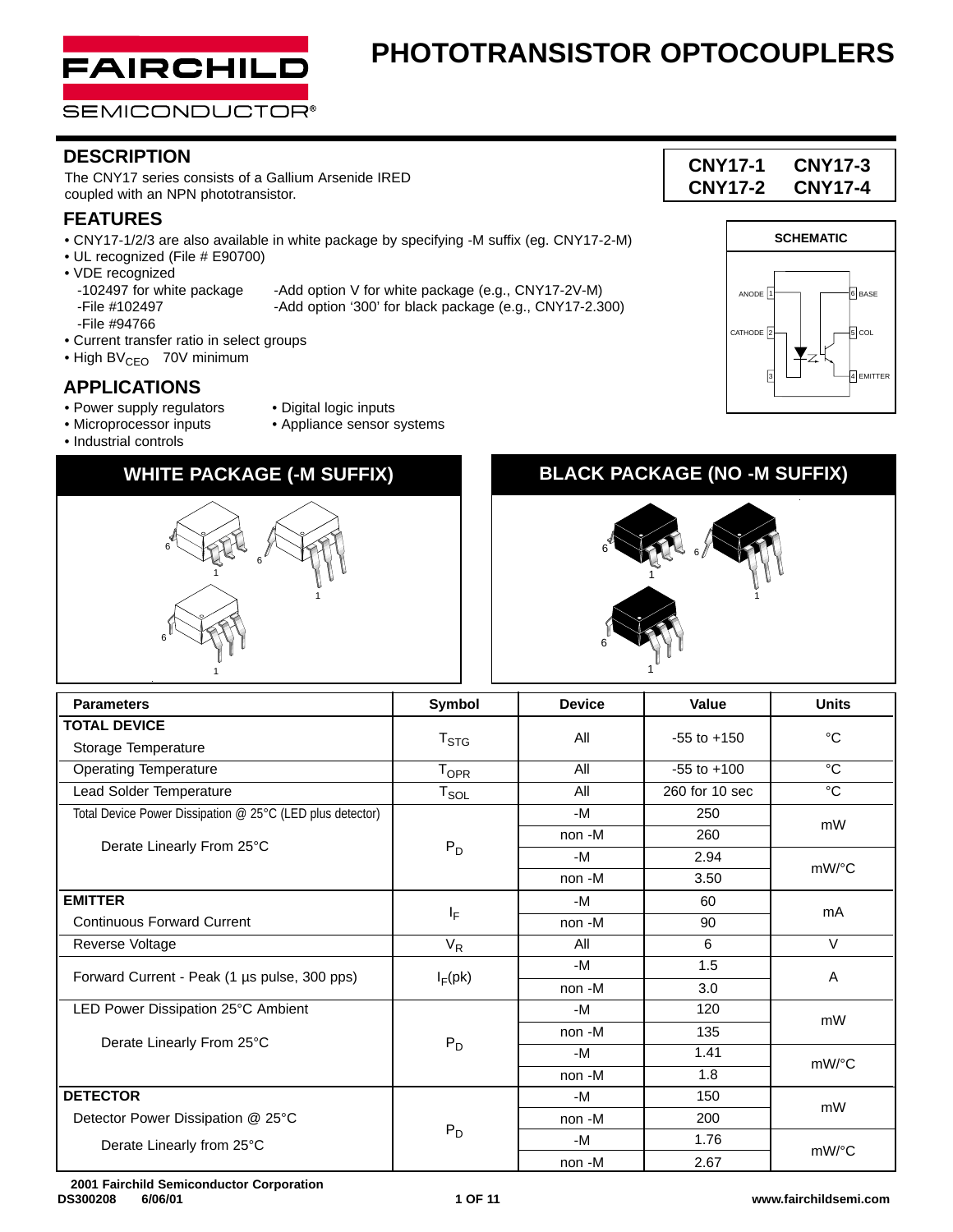

**CNY17-1 CNY17-3 CNY17-2 CNY17-4**

| <b>ELECTRICAL CHARACTERISTICS</b> ( $T_A = 25^\circ$ C Unless otherwise specified.) |                               |                   |               |                |            |            |              |
|-------------------------------------------------------------------------------------|-------------------------------|-------------------|---------------|----------------|------------|------------|--------------|
| <b>INDIVIDUAL COMPONENT CHARACTERISTICS</b>                                         |                               |                   |               |                |            |            |              |
| <b>Parameters</b>                                                                   | <b>Test Conditions</b>        | Symbol            | <b>Device</b> | Min            | <b>Typ</b> | <b>Max</b> | <b>Units</b> |
| <b>EMITTER</b>                                                                      | $I_F = 60$ mA                 |                   | -M            |                | 1.35       | 1.65       | $\vee$       |
| Input Forward Voltage                                                               | $I_F = 10$ mA                 | $V_F$             | non -M        |                | 1.15       | 1.50       |              |
| Capacitance                                                                         |                               | $C_{J}$           | non -M        |                | 50         |            | pF           |
|                                                                                     | $V_F = 0 V$ , f = 1.0 MHz     |                   | -M            |                | 18         |            |              |
| Reverse Leakage Current                                                             | $V_R = 6 V$                   | $I_R$             | All           |                | 0.001      | 10         | μA           |
| <b>DETECTOR</b>                                                                     |                               |                   |               |                |            |            |              |
| Breakdown Voltage                                                                   |                               |                   |               |                | 100        |            |              |
| <b>Collector to Emitter</b>                                                         | $I_C = 1.0$ mA, $I_F = 0$     | BV <sub>CEO</sub> | All           | 70             |            |            | $\vee$       |
| Collector to Base                                                                   | $I_C = 10 \mu A$ , $I_F = 0$  | $BV_{CBO}$        | All           | 70             | 120        |            | $\vee$       |
| <b>Emitter to Collector</b>                                                         | $I_F = 100 \mu A$ , $I_F = 0$ | BV <sub>ECO</sub> | All           | $\overline{7}$ | 10         |            | $\vee$       |
| Leakage Current                                                                     |                               |                   |               |                |            |            |              |
| <b>Collector to Emitter</b>                                                         | $V_{CF}$ = 10 V, $I_F$ = 0    | $I_{\text{CEO}}$  | All           |                | 1          | 50         | nA           |
| <b>Collector to Base</b>                                                            | $V_{CB}$ = 10 V, $I_F$ = 0    | $I_{CBO}$         | All           |                |            | 20         | nA           |
| Capacitance                                                                         |                               |                   |               |                |            |            |              |
| <b>Collector to Emitter</b>                                                         | $V_{CE} = 0, f = 1$ MHz       | $C_{CE}$          | All           |                | 8          |            | pF           |
| Collector to Base                                                                   | $V_{CB} = 0, f = 1$ MHz       | $C_{CB}$          | All           |                | 20         |            | pF           |
| <b>Emitter to Base</b>                                                              | $V_{FB} = 0, f = 1$ MHz       | $C_{EB}$          | All           |                | 10         |            | рF           |

| <b>ISOLATION CHARACTERISTICS</b> |                                   |                    |                      |           |       |     |              |
|----------------------------------|-----------------------------------|--------------------|----------------------|-----------|-------|-----|--------------|
| <b>Characteristic</b>            | <b>Test Conditions</b>            | Symbol             | <b>Device</b>        | Min       | Typ** | Max | <b>Units</b> |
| Input-Output Isolation Voltage   | $f = 60$ Hz, $t = 1$ min.         | $V_{\mathsf{ISO}}$ | <b>Black Package</b> | 5300      |       |     | Vac(rms)*    |
|                                  |                                   |                    | '-M' White Package   | 7500      |       |     | Vac(pk)      |
| <b>Isolation Resistance</b>      | $V_{1-0}$ = 500 VDC               | $R_{ISO}$          | All                  | $10^{11}$ |       |     | $\Omega$     |
| <b>Isolation Capacitance</b>     | $V_{1-O} = \emptyset$ , f = 1 MHz | $C_{\text{ISO}}$   | <b>Black Package</b> |           | 0.5   |     | pF           |
|                                  |                                   |                    | '-M' White Package   |           | 0.2   |     |              |

Note

\* 5300 Vac(rms) for 1 minute equates to approximately 9000 Vac (pk) for 1 second

\*\* Typical values at  $T_A$  = 25°C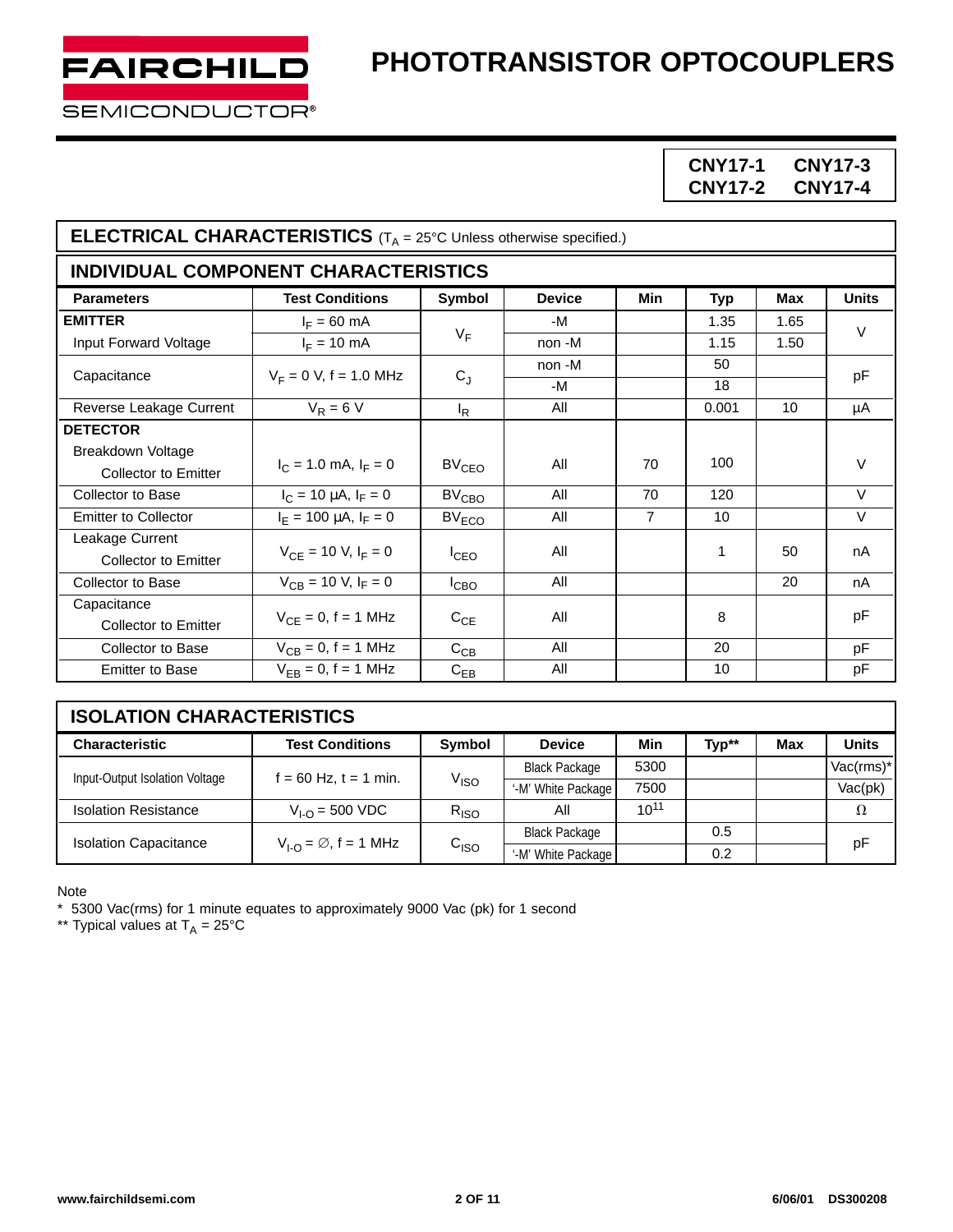**CNY17-1 CNY17-3 CNY17-2 CNY17-4**

| <b>TRANSFER CHARACTERISTICS</b> $(T_A = 25^{\circ}C \cup n \text{less otherwise specified.)}$ |                                                                         |                               |                     |     |            |            |              |  |
|-----------------------------------------------------------------------------------------------|-------------------------------------------------------------------------|-------------------------------|---------------------|-----|------------|------------|--------------|--|
| <b>DC Characteristics</b>                                                                     | <b>Test Conditions</b>                                                  | Symbol                        | <b>Device</b>       | Min | <b>Typ</b> | Max        | <b>Units</b> |  |
| Current Transfer Ratio,                                                                       | $I_F = 10$ mA, $V_{CF} = 5$ V                                           | <b>CTR</b>                    | CNY17-1/-1-M        | 40  |            | 80         |              |  |
|                                                                                               |                                                                         |                               | CNY17-2/-2-M        | 63  |            | 125        | $\%$         |  |
| Collector to Emitter                                                                          |                                                                         |                               | CNY17-3/-3-M        | 100 |            | 200        |              |  |
|                                                                                               |                                                                         |                               | <b>CNY17-4</b>      | 160 |            | 320        |              |  |
| <b>Saturation Voltage</b>                                                                     | $I_F$ = 10 mA, $I_C$ = 2.5 mA                                           | $V_{CE(SAT)}$                 | All                 |     |            | .40        | $\vee$       |  |
| <b>AC Characteristics</b>                                                                     | <b>Test Conditions</b>                                                  | <b>Symbol</b>                 | <b>Device</b>       | Min | <b>Typ</b> | <b>Max</b> | <b>Units</b> |  |
| <b>Non-Saturated Switching Times</b>                                                          |                                                                         |                               |                     |     |            |            |              |  |
| Turn-On Time (Fig.19 and Fig.20)                                                              | $R_L = 100 \Omega$ , $I_C = 2 mA$ , $V_{CC} = 10 V$                     | $t_{on}$                      | non -M              |     |            | 10         | μs           |  |
| Turn-Off Time (Fig.19 and Fig.20)                                                             | $R_1 = 100 \Omega$ , $I_C = 2$ mA, $V_{CC} = 10 V$                      | $t_{off}$                     | non-M               |     |            | 10         | μs           |  |
| Delay Time (Fig.19 and Fig.20)                                                                | $I_F = 10$ mA, $V_{CC} = 5$ V, R <sub>1</sub> = 75 $\Omega$             | $\mathfrak{t}_{\sf d}$        | -M                  |     |            | 5.6        | μs           |  |
| Rise Time (Fig.19 and Fig.20)                                                                 | $I_F = 10$ mA, $V_{CC} = 5$ V, R <sub>1</sub> = 75 $\Omega$             | $t_{r}$                       | $-M$                |     |            | 4.0        | μs           |  |
| Storage Time (Fig.19 and Fig.20)                                                              | $I_F = 10$ mA, $V_{CC} = 5$ V, R <sub>1</sub> = 75 $\Omega$             | $t_{\scriptscriptstyle\rm S}$ | -M                  |     |            | 4.1        | $\mu$ s      |  |
| Fall Time (Fig.19 and Fig.20)                                                                 | $I_F = 10$ mA, $V_{CC} = 5$ V, R <sub>1</sub> = 75 $\Omega$             | $t_f$                         | -M                  |     |            | 3.5        | μs           |  |
| <b>Saturated Switching Times</b>                                                              | $I_F = 20$ mA, $V_{CE} = 0.4$ V                                         |                               | <b>CNY17-1</b>      |     |            | 5.5        |              |  |
| Turn-On Time (Fig.19 and Fig.20)                                                              | $I_F = 10$ mA, $V_{CF} = 0.4$ V                                         | $t_{on}$                      | CNY17-2, CNY17-3,   |     |            | 8.0        | μs           |  |
|                                                                                               |                                                                         |                               | <b>CNY17-4</b>      |     |            |            |              |  |
|                                                                                               | $I_F = 20$ mA, $V_{CE} = 0.4$ V                                         |                               | <b>CNY17-1</b>      |     |            | 4.0        |              |  |
|                                                                                               | $I_F = 10$ mA, $V_{CE} = 0.4$ V                                         | $t_{\sf r}$                   | CNY17-2, CNY17-3,   |     |            | 6.0        |              |  |
| Rise-Time (Fig.19 and Fig.20)                                                                 |                                                                         |                               | <b>CNY17-4</b>      |     |            |            | μs           |  |
|                                                                                               | $I_F = 20$ mA, $V_{CC} = 5$ V, R <sub>1</sub> = 1 K $\Omega$            |                               | <b>CNY17-1-M</b>    |     |            | 4.0        |              |  |
|                                                                                               | $I_F = 10$ mA, $V_{CC} = 5$ V, R <sub>L</sub> = 1 K $\Omega$            |                               | CNY17-2-M,CNY17-3-M |     |            | 6.0        |              |  |
| Delay Time (Fig.19 and Fig.20)                                                                | $I_F = 20$ mA, $V_{CC} = 5$ V, R <sub>L</sub> = 1 K $\Omega$            |                               | <b>CNY17-1-M</b>    |     |            | 5.5        | μs           |  |
|                                                                                               | $I_F = 10$ mA, $V_{CC} = 5$ V, R <sub>L</sub> = 1 K $\Omega$            | $t_d$                         | CNY17-2, CNY17-3    |     |            | 8.0        |              |  |
|                                                                                               | $I_F = 20$ mA, $V_{CE} = 0.4$ V                                         |                               | <b>CNY17-1</b>      |     |            | 34.0       |              |  |
| Turn-Off Time (Fig.19 and Fig.20)                                                             | $I_F = 10$ mA, $V_{CF} = 0.4$ V                                         | $t_{off}$                     | CNY17-2, CNY17-3,   |     |            | 39.0       | $\mu$ s      |  |
|                                                                                               |                                                                         |                               | <b>CNY17-4</b>      |     |            |            |              |  |
|                                                                                               | $I_F = 20$ mA, $V_{CE} = 0.4$ V                                         |                               | <b>CNY17-1</b>      |     |            | 20.0       |              |  |
| Fall-Time (Fig.19 and Fig.20)                                                                 | $I_F = 10$ mA, $V_{CF} = 0.4$ V                                         |                               | CNY17-2, CNY17-3,   |     |            | 24.0       |              |  |
|                                                                                               |                                                                         | t <sub>f</sub>                | <b>CNY17-4</b>      |     |            |            | μs           |  |
|                                                                                               | $I_F = 20$ mA, $V_{CC} = 5$ V, R <sub>L</sub> = 1 K $\Omega$            |                               | <b>CNY17-1-M</b>    |     |            | 20.0       |              |  |
|                                                                                               | $I_F = 10$ mA, $V_{CC} = 5$ V, R <sub>L</sub> = 1 K $\Omega$            |                               | CNY17-2-M,CNY17-3-M |     |            | 24.0       |              |  |
|                                                                                               | $I_F = 20$ mA, $V_{CC} = 5$ V, R <sub>L</sub> = 1 K $\Omega$            |                               | <b>CNY17-1-M</b>    |     |            | 34.0       |              |  |
| Storage Time (Fig.19 and Fig.20)                                                              | $t_{s}$<br>$I_F = 10$ mA, $V_{CC} = 5$ V, R <sub>1</sub> = 1 K $\Omega$ | CNY17-2-M,CNY17-3-M           |                     |     | 39.0       | μs         |              |  |

FAIRCHILD

SEMICONDUCTOR®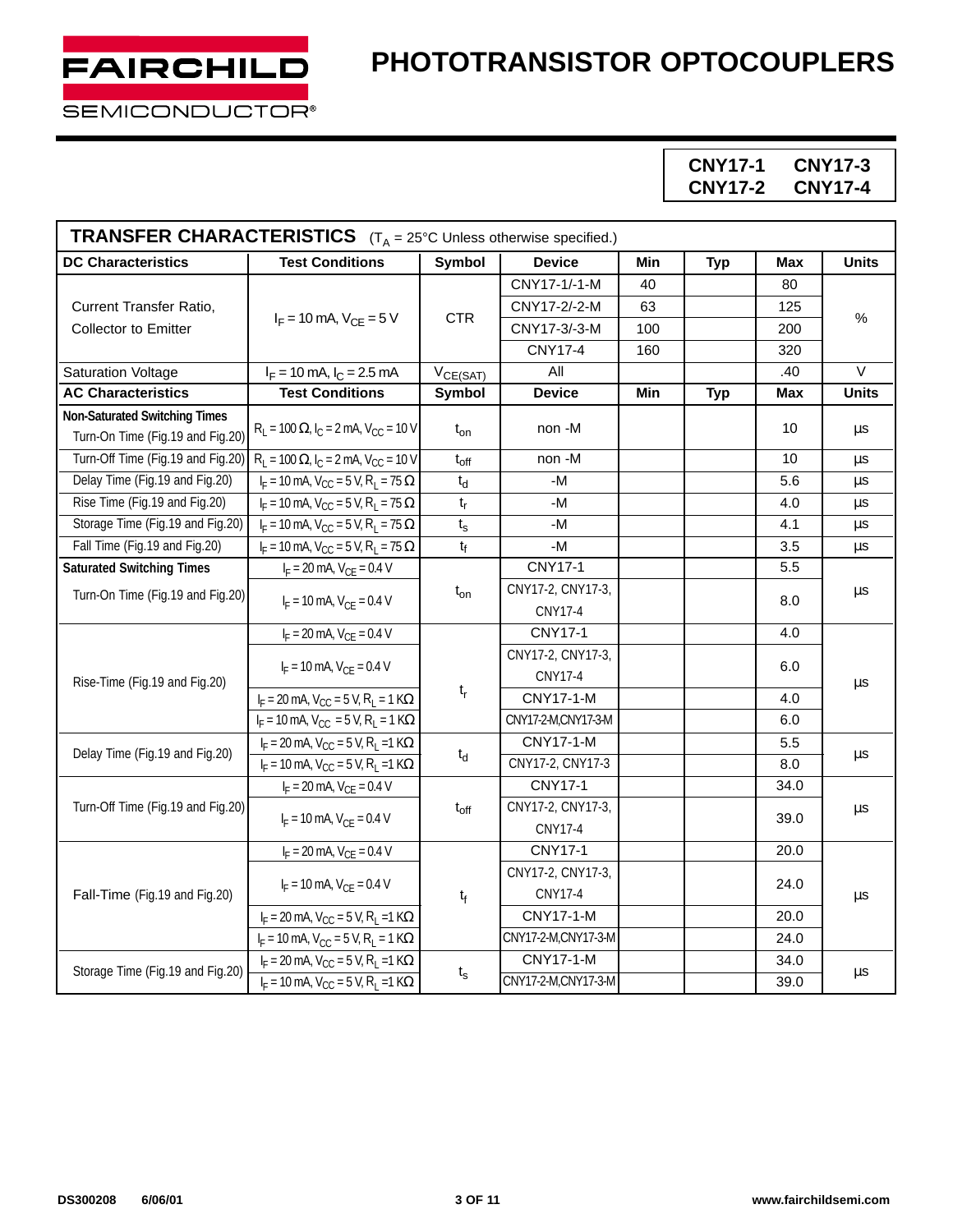

**CNY17-1 CNY17-3 CNY17-2 CNY17-4**



**Fig. 3 Normalized CTR vs. Ambient Temperature (Black Package)**









**Fig. 4 Normalized CTR vs. Ambient Temperature (White Package)**





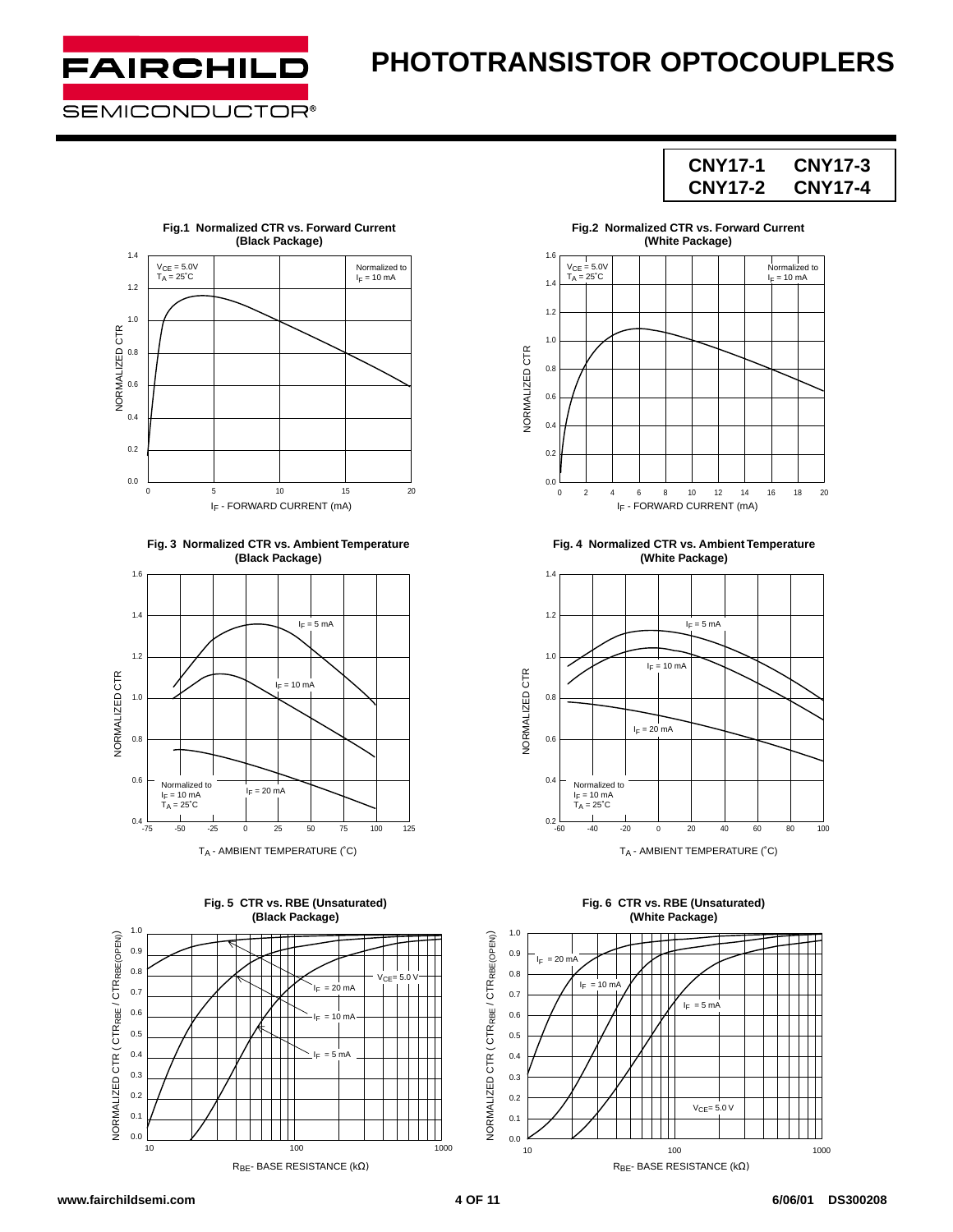

### **CNY17-1 CNY17-3 CNY17-2 CNY17-4**



**DS300208 6/06/01 5 OF 11 www.fairchildsemi.com**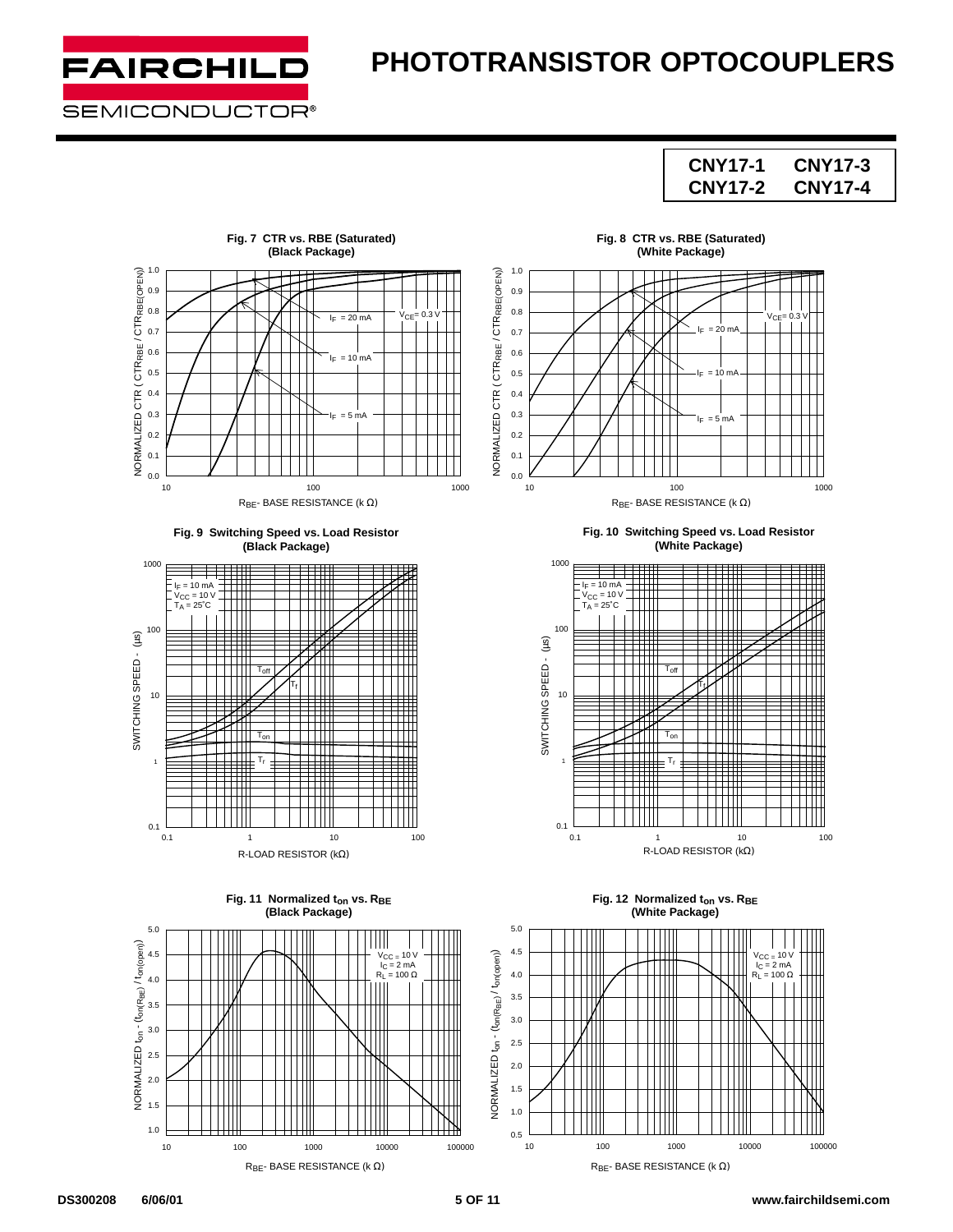

### **CNY17-1 CNY17-3 CNY17-2 CNY17-4**



**Fig. 15 LED Forward Voltage vs. Forward Current (Black Package)**



**Fig. 17 Collector Current vs. Collector-Emitter Saturation Voltage**



Fig. 14 Normalized t<sub>off</sub> vs. R<sub>BE</sub> **(White Package)**



**Fig. 16 LED Forward Voltage vs. Forward Current (White Package)**



**Fig. 18 Dark Current vs. Ambient Temperature (Black Package)**

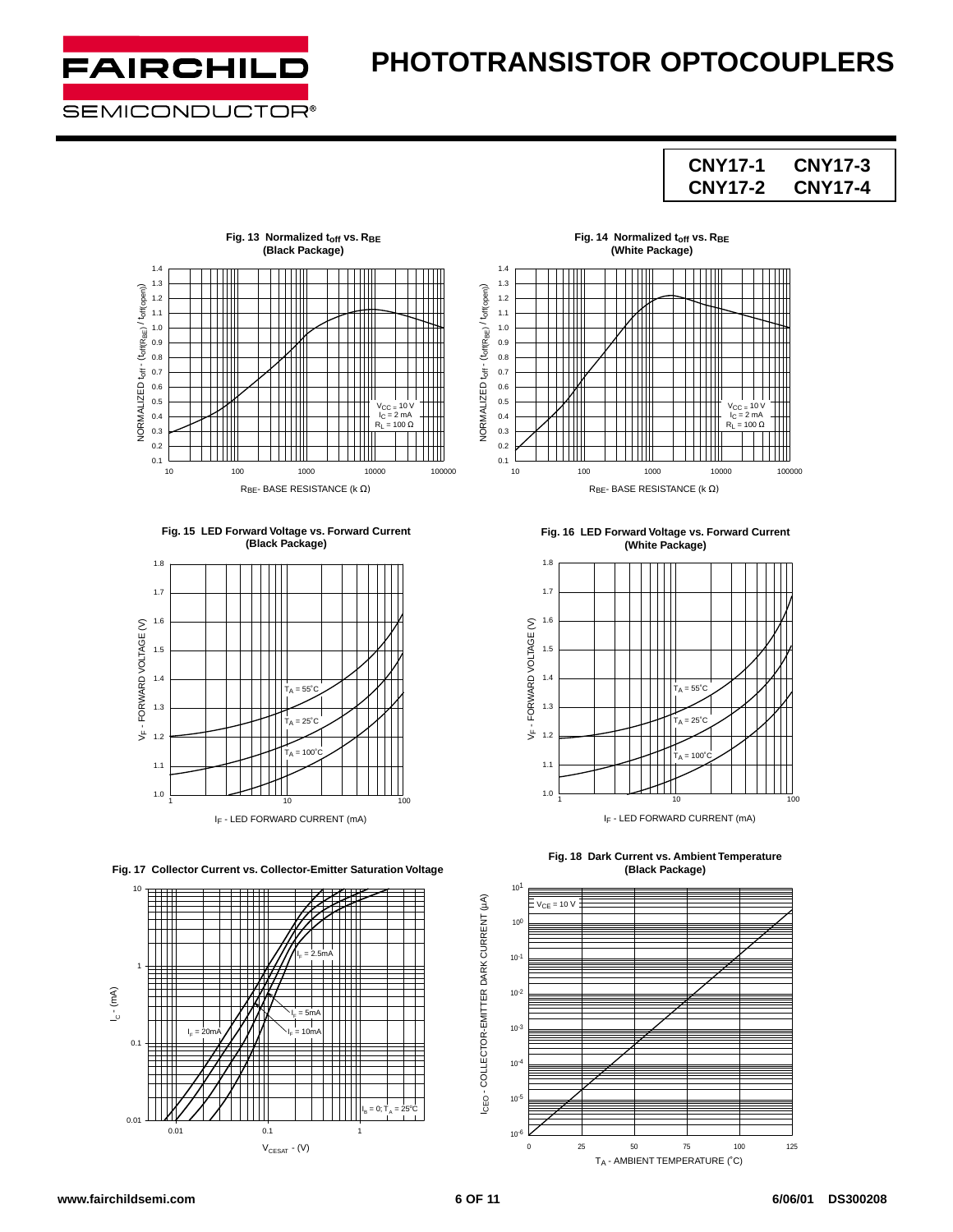

**CNY17-1 CNY17-3 CNY17-2 CNY17-4**



**Figure 19. Switching Time Test Circuit**



**Figure 20. Switching Time Waveforms**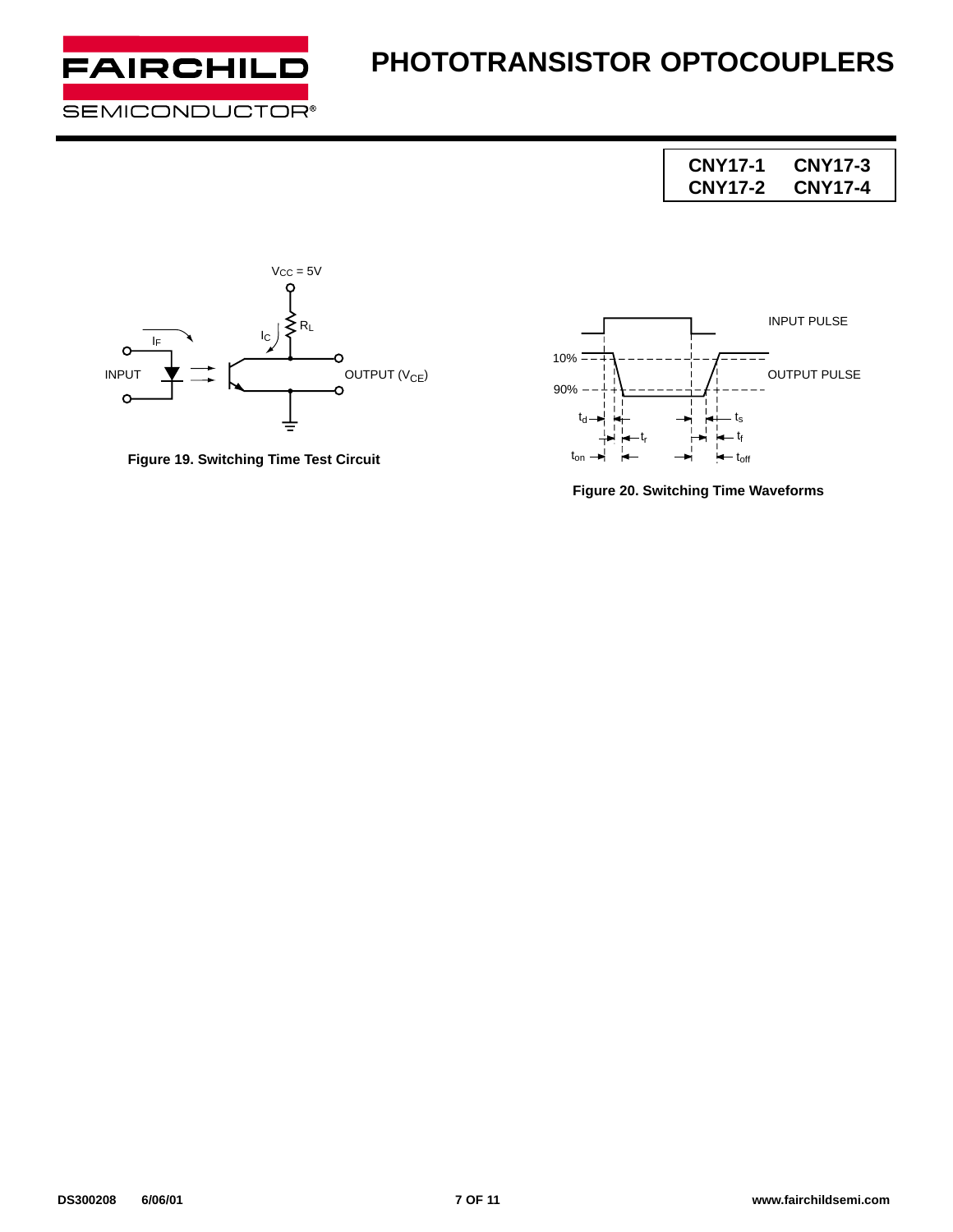

# Black Package (No -M Suffix) **CNY17-2 CNY17-4**

**CNY17-1 CNY17-3**





#### **NOTE**

All dimensions are in inches (millimeters)





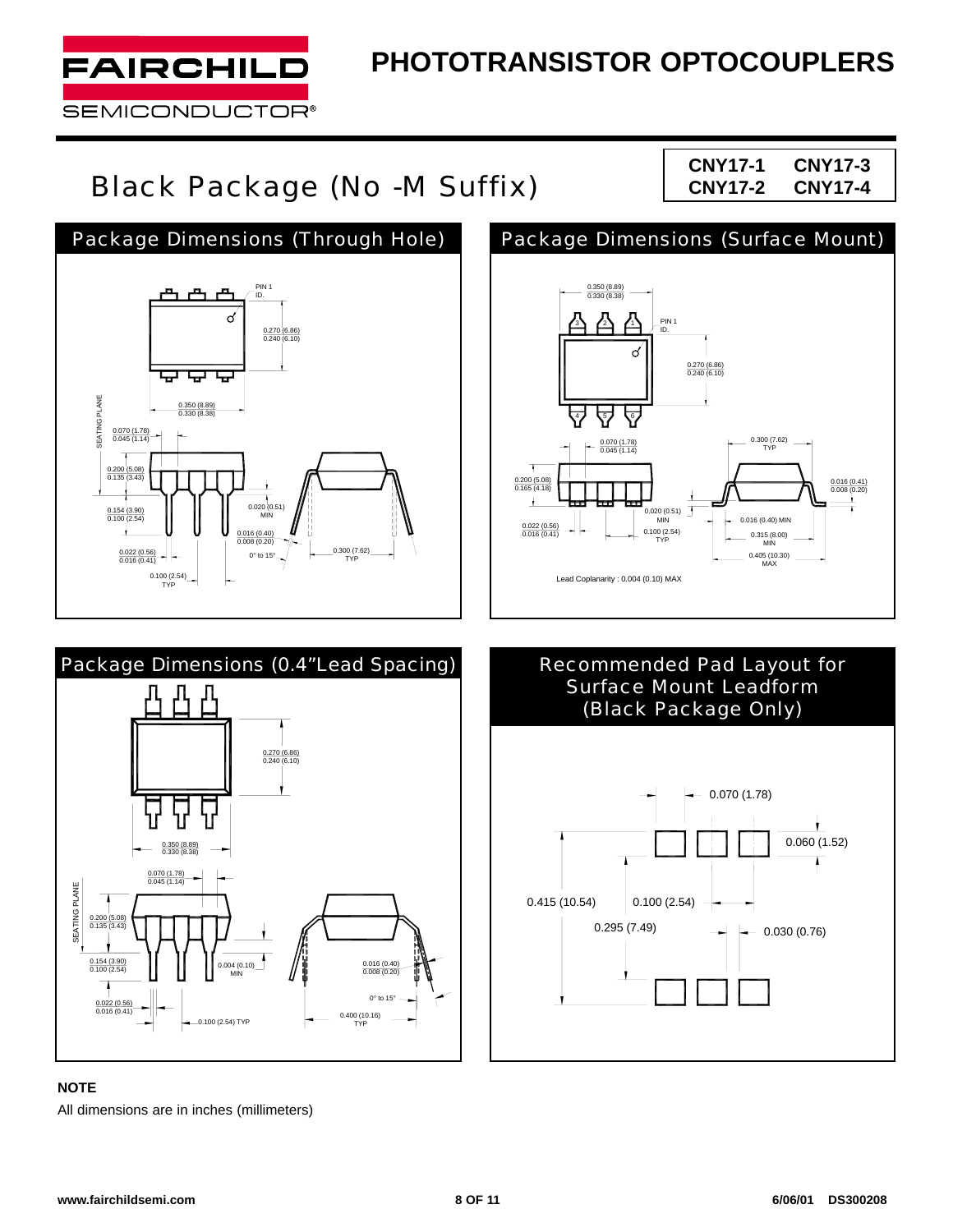

# White Package (-M Suffix) CNY17-2 CNY17-4





#### **NOTE**

All dimensions are in inches (millimeters)

**CNY17-1 CNY17-3**



### Recommended Pad Layout for Surface Mount Leadform (White Package Only)

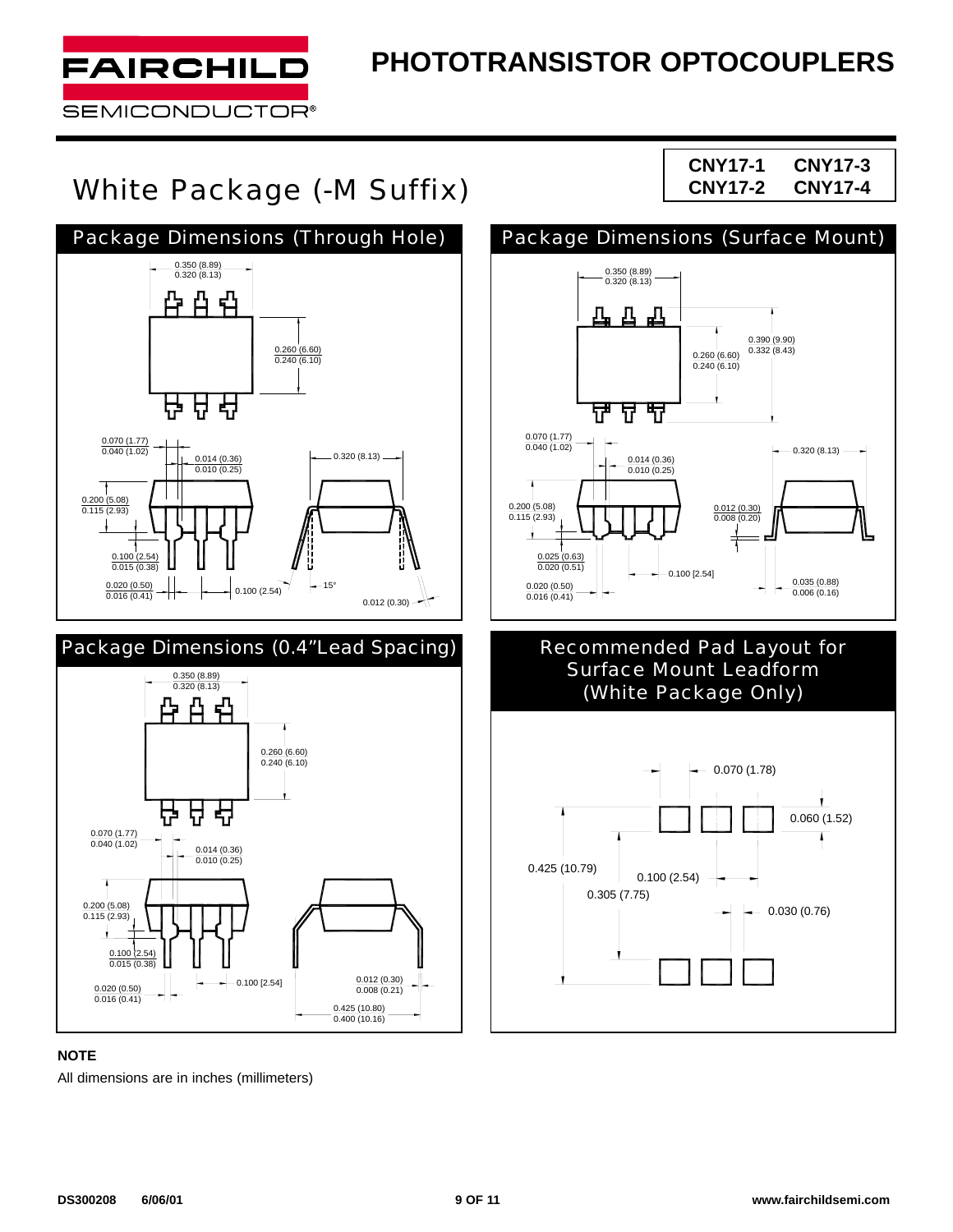

### **CNY17-1 CNY17-3 CNY17-2 CNY17-4**

#### **ORDERING INFORMATION**

| Option | <b>Black Package</b><br>(No Suffix) | <b>White Package</b><br>(-m Suffix) | <b>Description</b>                   |
|--------|-------------------------------------|-------------------------------------|--------------------------------------|
|        |                                     | <b>Order Entry Idenifier</b>        |                                      |
| S      | .S                                  | S                                   | Surface Mount Lead Bend              |
| SD.    | .SD                                 | SR <sub>2</sub>                     | Surface Mount; Tape and reel         |
| W      | .W                                  |                                     | 0.4" Lead Spacing                    |
| 300    | .300                                | V                                   | <b>VDE 0884</b>                      |
| 300W   | .300W                               | <b>TV</b>                           | VDE 0884, 0.4" Lead Spacing          |
| 3S     | .3S                                 | <b>SV</b>                           | VDE 0884, Surface Mount              |
| 3SD    | .3SD                                | SR <sub>2V</sub>                    | VDE 0884, Surface Mount, Tape & Reel |

#### **Carrier Tape Specifications (Black Package, No Suffix)**



#### **Carrier Tape Specifications (White Package, -M Suffix)**



### **NOTE**

All dimensions are in inches (millimeters)